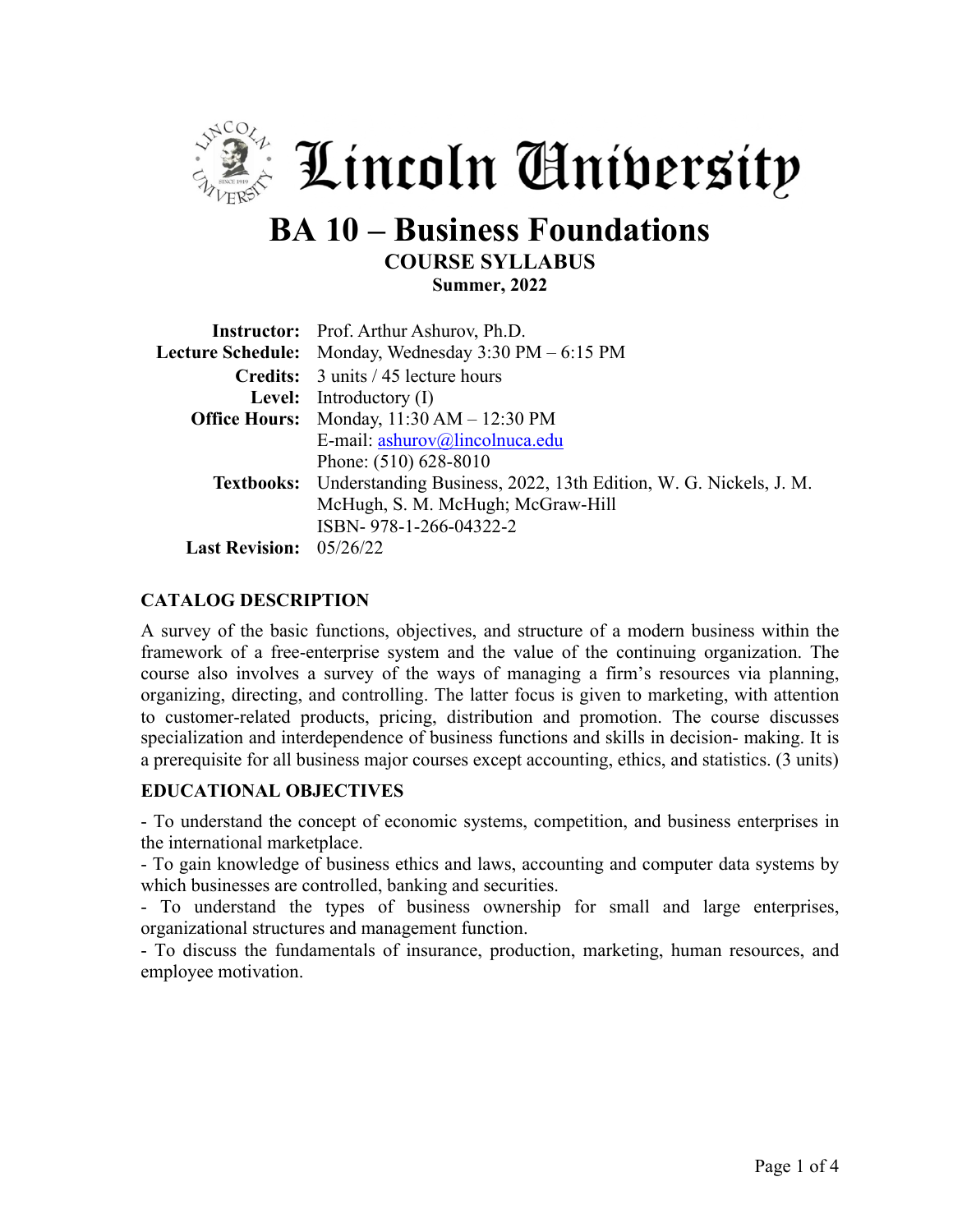|   | <b>Course LO</b>                                                                                                                                                                                                                                | Program<br>LO    | <b>Institutional</b><br>LO              | <b>Assessment Activities</b>                                                                                 |
|---|-------------------------------------------------------------------------------------------------------------------------------------------------------------------------------------------------------------------------------------------------|------------------|-----------------------------------------|--------------------------------------------------------------------------------------------------------------|
|   | Demonstrate an ability to<br>understand and apply the concepts<br>and applications of business<br>essentials                                                                                                                                    | PLO 1            | ILO 1a,<br>$ILO$ 2a                     | Homework,<br>participation in the in-<br>class discussions; case<br>studies; quizzes;<br>midterm/final exams |
|   | Apply basic skills of improving<br>business operations in<br>manufacturing and service sectors<br>of business world.                                                                                                                            | PLO <sub>2</sub> | ILO 1a,<br>ILO 2a,<br>ILO <sub>4a</sub> | Participation in the in-<br>class discussions; case<br>studies; quizzes                                      |
| 3 | Demonstrate working knowledge<br>of a variety of business ownership<br>for small and large enterprises,<br>organizational structures,<br>accounting and computer data<br>systems by which businesses are<br>controlled, banking and securities. | PLO <sub>4</sub> | ILO 4a,<br>ILO 5a,<br>ILO 6a            | Course project<br>presentation, course<br>project report; case<br>studies; quizzes                           |

# **COURSE LEARNING OUTCOMES1**

# **INSTRUCTIONAL METHODS**

#### *This is a direct classroom instruction course.*

The course will be conducted in the form of lectures and interactive discussions on the present small business entrepreneurial thinking and management practice. Case studies will be provided.

Assignments and projects require students to actively use resources of the library. Detailed guide to business *resources of the library* as well as the description of Lincoln University approach to *information literacy* are available at the Center for Teaching and Learning website (ctl.lincolnuca.edu).

## **ATTENDANCE**

Students are expected to attend each class section. If you cannot attend a class due to a valid reason, please notify the instructor prior to the class.

## **DROPPING THE CLASS**

If you decide not to continue in the class, please call or go to Admissions and Records and drop yourself. You do not need to involve the instructor. **Do not assume that the instructor will drop you for not attending the class.**

<sup>&</sup>lt;sup>1</sup> Detailed description of learning outcomes and information about the assessment procedure are available at the Center for Teaching and Learning website (ctl.lincolnuca.edu).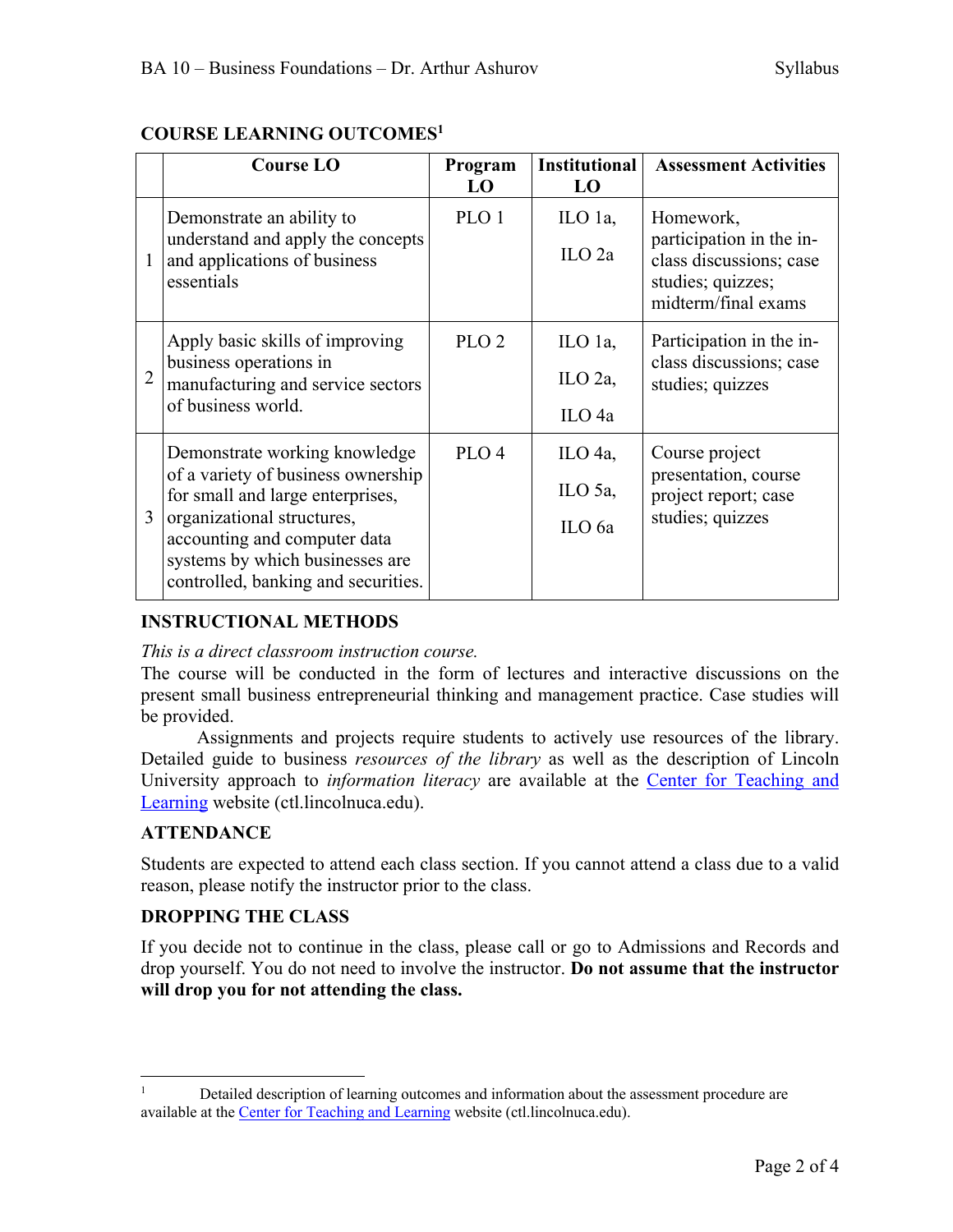## **GRADING POLICY**

| <b>Grade Structure</b>                | <b>Points</b> |
|---------------------------------------|---------------|
| Team Presentation $+$ Team Evaluation | $70 + 30$     |
| Attendance                            | 30            |
| Participation in the Class            | 70            |
| Midterm Exam                          | 100           |
| Final Exam                            | 100           |
| <b>Total Points</b>                   | 400           |

#### Grades will be earned as follows:

Your grade will be determined as follows:

| <b>Points Earned</b>      | <b>Letter Grade</b> |
|---------------------------|---------------------|
| 360-400; 340-359          | A; $A$ -            |
| 320-339; 300-319; 280-299 | $B^{+}$ ; B; B-     |
| 260-279; 240-259; 220-239 | $C^{+}$ ; C; C-     |
| 180-219                   |                     |
| <180                      |                     |

#### **EXAMS**

We will have two exams: midterm and final exam during the course of the semester. Exams will cover all assigned chapters, any additional readings or supplementary materials covered in class. The exams are NOT "open book" and "open notes".

Students may use a dictionary during exams.

Students need to complete missing assignments and tests, or retake the course. No tuition is required for completing the course.

## **OTHER COMMENTS**

- $\triangleright$  Please participate. What you put into the class will determine what you get out of it and what others get out of it.
- Ø Please come **on time.** Late arrivals disturb everyone else. Attendance will be taken in **10-15 minutes** after the beginning of each class.
- Ø Students may not read other materials (newspapers, magazines) during class.
- $\triangleright$  Students are to remain in class during the entire session with the exception of breaks. **Students are not allowed to come and go during class session.**
- $\triangleright$  If you miss a class, you are responsible for getting notes/slide printouts on the material covered from a classmate or the instructor.
- Ø To avoid distracting noise in class, cellular phones **must** be turned off or the ringing mode silenced.
- $\triangleright$  All class participants are expected to exhibit respectful behaviors to other students and the instructor. All students have the right and privilege to learn in the class, free from harassment and disruption. Inappropriate or disruptive behavior will not be tolerated, nor will lewd of foul language.